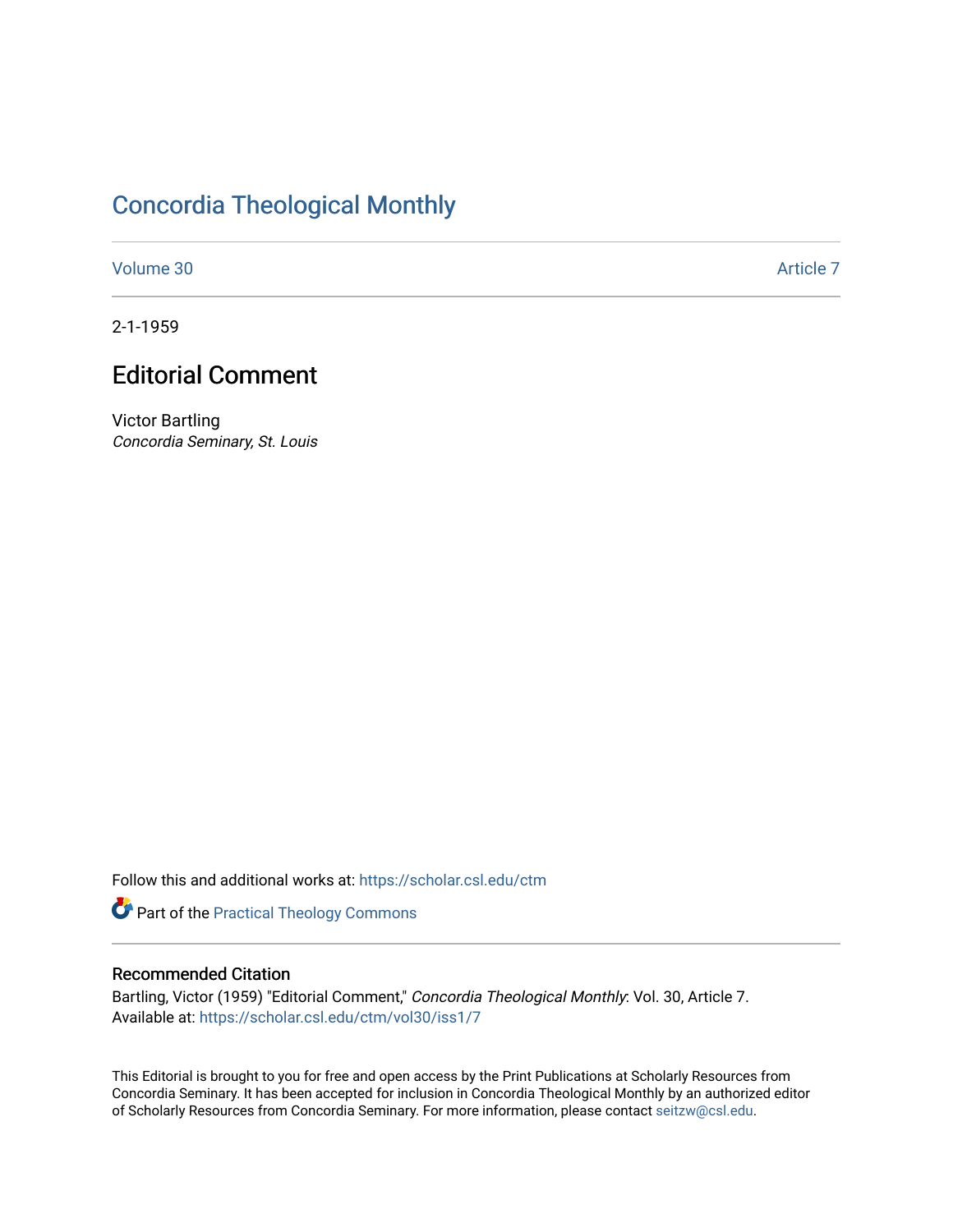# Concordia Theological Monthly

**VOL. XXX FEBRUARY 1959 NO. 2** 

1

#### Editorial Comment

Does the Lutheran Church need to remember Marburg?

In the January issue of our journal Hermann Sasse suggests this question in his article "The Lutheran Contribution to the Doctrine of the Lord's Supper."

In this issue Paul M. Bretscher provides our readers with a translation and a preliminary analysis of the Arnoldshain theses on the lord's Supper.

In all parts of the world Lutherans are engaged in discussions with other churches on this topic. And this is good. Lutherans should discharge their obligations to other Christians and contribute in every way possible to the unity of the Christian Church.

But what about the significance of Marburg and the role of the Lutheran Symbols in these conversations?

Lutherans do not equate their symbols with the inspired Scripture as the source and norm of doctrine. New formulations and statements of doctrine in themselves are not ruled out as a repudiation of the confessions, in fact they may be desirable and even necessary.

The confessions came into being in answer to a need in **a given**  historical situation. Their emphases and antithetic concerns reflect their Sitz im Leben. So it may be true that some aspect of the Lord's Supper may not be particularly stressed or may be more or less implicit only in the formulations of the confessions. No one will object if new statements stress or elaborate such a phase of the doctrine.

But in their conversations on this doctrine with others Lutherans will insist on two points.

The new formulations must be no less in accord with Scripture than are the symbols.

The language employed dare not obscure the issues involved. It must be made unequivocally clear, for example, that the term "real presence" denotes not merely the actual presence of the Lord

Published by Scholarly Resources from Concordia Seminary, 1959